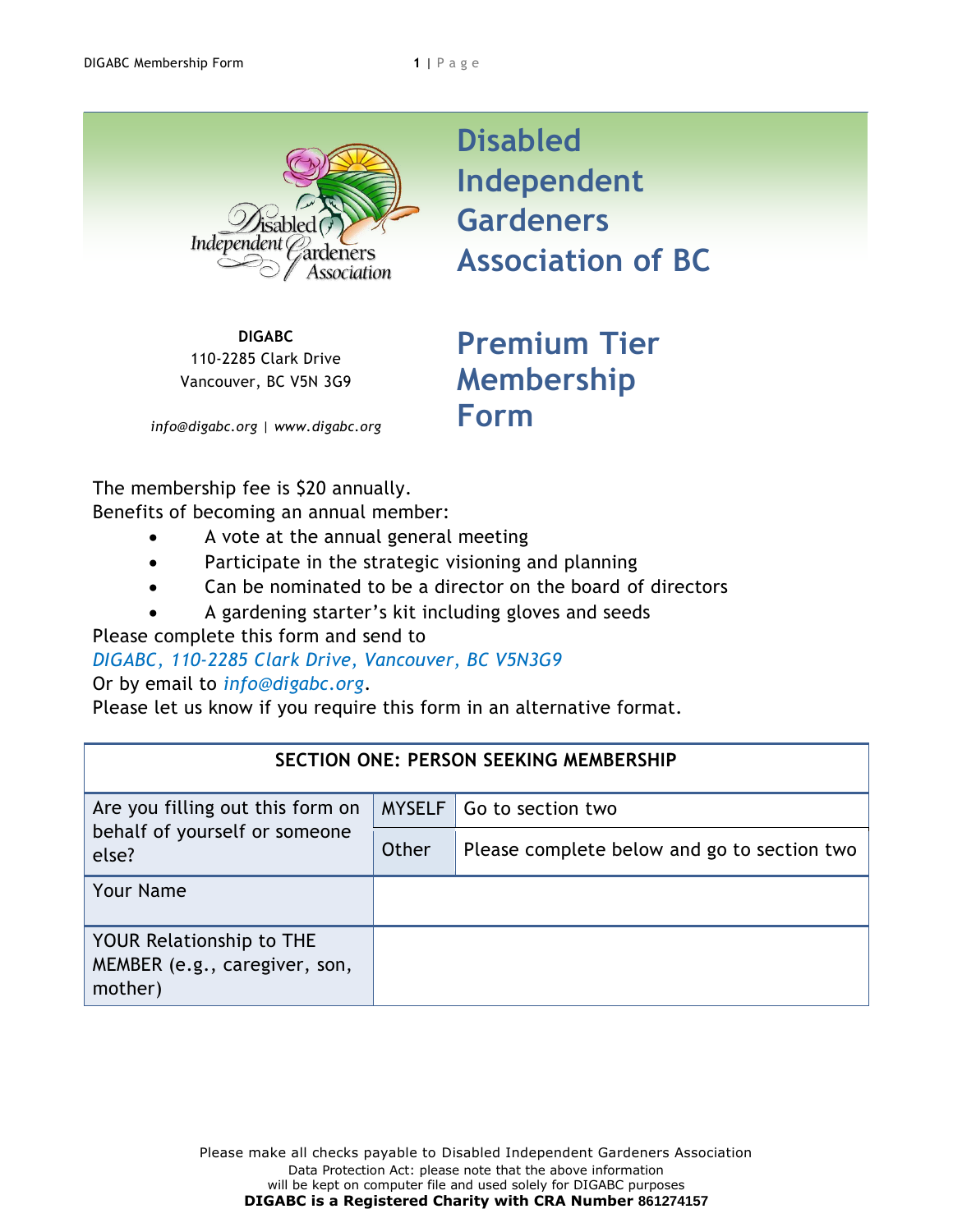| SECTION TWO: INFORMATION OF PERSON SEEKING MEMBERSHIP                                                  |  |  |
|--------------------------------------------------------------------------------------------------------|--|--|
| <b>Full Name</b>                                                                                       |  |  |
| <b>Full Address</b>                                                                                    |  |  |
| <b>Postal Code</b>                                                                                     |  |  |
| Telephone (Inc. Area Code)                                                                             |  |  |
| Mobile Number (primary contact)                                                                        |  |  |
| Email Address (primary contact)                                                                        |  |  |
| Date Of Birth                                                                                          |  |  |
| If the person seeking membership has a<br>disability, please describe the nature of<br>the disability? |  |  |
| Please describe your interest in becoming<br>a member.                                                 |  |  |